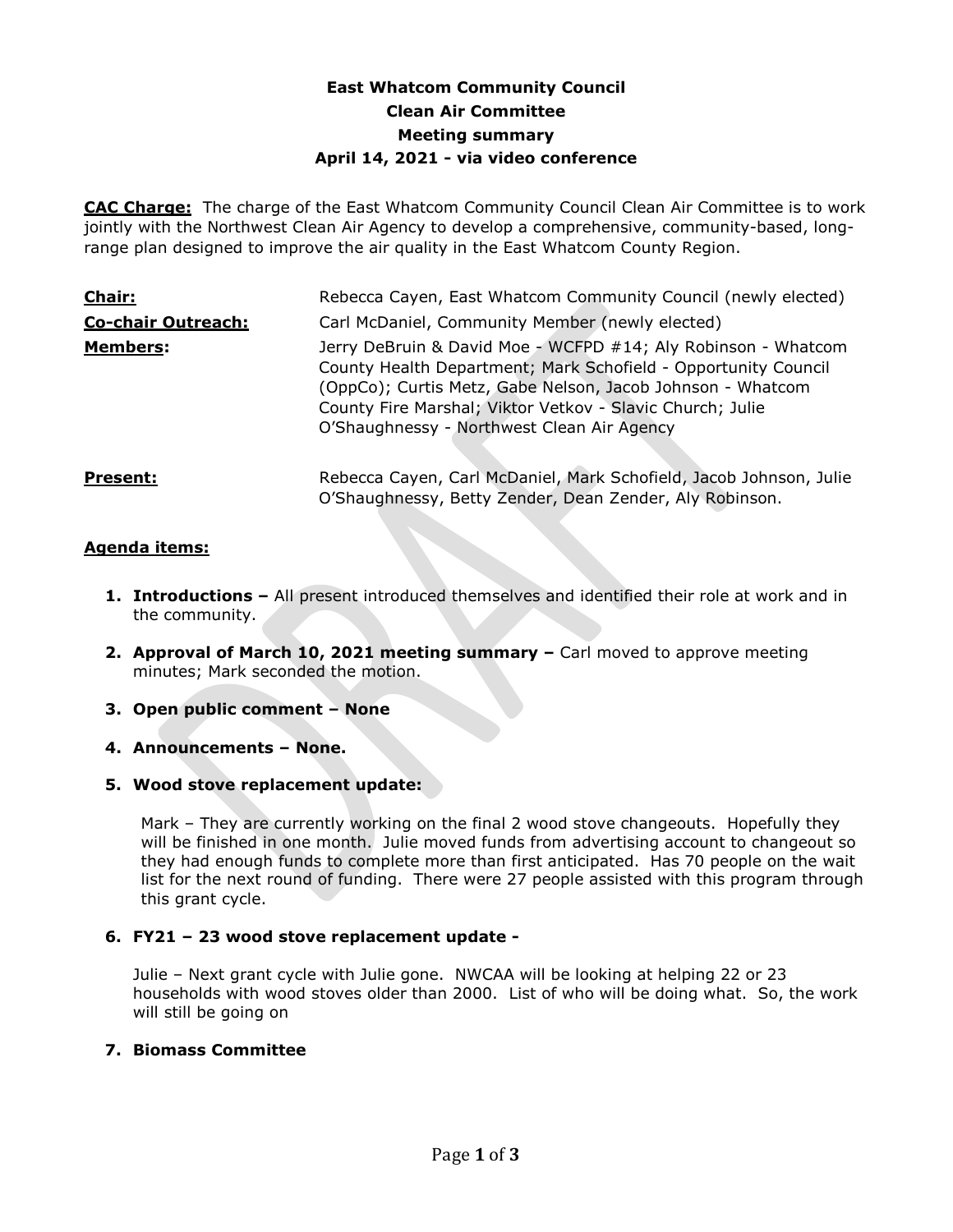Julie – Spoke to this group's understanding of the biomass project as Phil has presented it over the years. She also discussed the current projects that NW Clean Air is working on up here.

Dean – Their program currently has 25 to 26 cords ready to be cut up. Yes, volunteers can get wood. Were a 4-member board organization and now only 3 but looking at 2 more to help out. They were doing this program not only in East County but all over the county. The wood is not free and Energy Assistance will not pay this program for the low income. They do incur costs in hauling, cutting, and some pay positions are required. It is named Washington Woodland Cooperative.

Mark – Has had prior discussions with Paul Schissler about the Opportunity Council getting cord word rather than pressed wood but they would need some assurance of amount and quality before they could proceed. (Paul helped organize the Washington Woodland Cooperative.)

Dean – His family works up in East County at things like the food bank and they get the information to those in need that way.

Rebecca – Possibly have some wood stored at the HOA for distribution at the food bank. The building is already there and all it would need is doors and locks.

Dean – Stated they could be possibly try that and they will look into it.

Mark - Do you go through the full supply?

Dean – Yes and more and more people are hearing about the program so last year they went through about 18 cord, this year they are thinking 25. Also, they are looking for a hoop building to store the wood in to keep it dry.

Carl – Asked if Dean had a system in place that things are stacked in exact cord size stacks with good, dry wood?

Dean – They stack it in the half-cord increments and with fence posts between each stack and they are aged and dry.

Julie – The issue was having the wood less than 20% moisture.

Mark – Is willing to bring this operation to his agency and to see if they could come up with clear standards and expectations to move forward.

Dean - Hoop building should be up in a month. It will be on gravel so it will not be muddy when people drive in and out and the wood should stay dry.

#### **Rebecca Chipping event-**

Rebecca – Heard from one person who was skipped and one person with only part of the pile chipped. There was 45 cubic yards were chipped. Lot more people wanted the chips. The food bank orchard wanted some; the school wanted some chips but they did not say where to drop them so maybe next time. Several other people wanted it for various uses. It ended up 3 days because the chipper broke. There were 77 people on the list and more that took their piles out without letting anyone know. Rebecca already has people lined up for next event. She will be putting out a presentation to the FCA for funding for the chipping event. People are learning how to stack their wood and it is going smoothly.